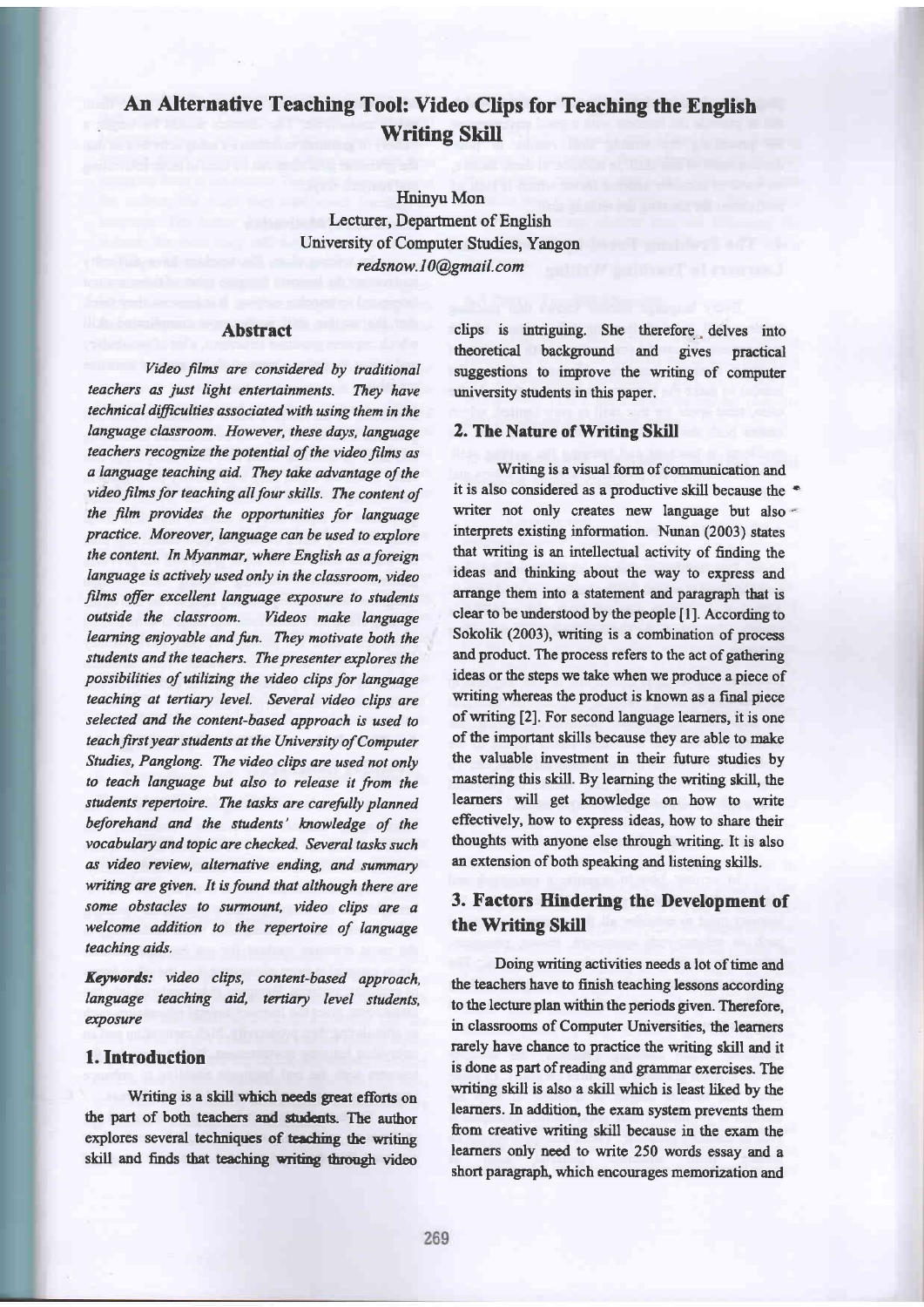plagiarism. Besides, having large classrooms which fail to provide the learners with a good environment for practicing the uniting shll results in poor development of this skill. In addition to these factors, we need to consider another factor which is lack of motivation for learning the writing skill.

# 4, The Problems Faced by Teachers and Learners in Teaching Writing

Every language teacher knows that teaching writing skill is a challenging job because of the requirements of careful preparations with a variety of teaching methods, teaching aids and activities for lessons to make the leamers interested in them. In the class, time spent for this skill is very limited, which makes both the teachers and the learners face the problems in teaching and learning the writing skill. The following are the problems faced by teachers and learners.

### 4.1 Lack of Vocabulary

This problem frequently occurs during the class activities and it is hard for the teachers to deal with it. Although all learners may not have such problem, it creates a limitation for them in writing even a short sentence.

Solutions: The teachers should find out the way to help the leamers by using available tools around them and let them use appropriate dictionaries during the activities. Before the activities, words related to the topic should be taught by using the mind maps, etc. To improve their vocabulary, they should be provided with a rich variety of language experiences.

### 4.2 Grammar Problem

In writing, how to organize a paragraph and ideas are determined by grammar. When uriting, the learners need to consider all the grammar structures such as subject-verb agreement, tenses, pronouns, articles, prepositions and sentence structures. The common grammax mistakes they are used to making are the use of tenses, articles, prepositions and sentence structures.

Solutions: when teaching grammar, the teachers should explain grammar structures carefully. In some cases, the mother tongue is required to help the learners in grammar. Using good realistic examples is vital in teaching grammar. These examples should be chosen from authentic material such as

advertisements, movies, songs which can make them easily memorable. The learaers should be taught a variety of grammar exercises by using activities so that the grammar structures can be used in more interesting and realistic ways.

### 4.3 Lack of Motivation

In writing class, the teachers have difficulty motivating the learners because most of them are not interested in learning writing. It is because they think that the witing skill is the most complicated skill which requires grammar structures, a lot of vocabulary and ideas to make a paragraph or even a sentence readable.

Solutions: If the learners know sufficient words and grammar structures, they will be interested in learning this skill. In addition, when they have knowledge and ideas about the topic, they will actively participate in the writing activities. Therefore, the teacher should give them the topics and ask them to find facts abou them from any kinds of sources beforehand and plan the lessons based on the topic given and the previous grammar lessons. Teaching writing skill is also integrated with teaching reading skill. At the end of the reading class, the teachers can ask them to write a short paragraph about the passage. If they have already learned ideas, appropriate words, and sentence structures from the passage, they will easily write and be interested in doing writing lessons

# 5. The Role of Video Technology in Teaching Language

Activities based learning is an effective way for encouraging learners' motivation. Therefore, the teacher should use a variety of teaching aids to create the best activities to meet the learners' needs. Today, technology becomes part of our everydzy life and it is brought into the language classrooms as the teaching aids. Anong these teaching aids, video technology is the most effective method for our learners because video material is more motivating than the other forms of authentic material. Bringing video material into the classrooms gives the learners several advantages zuch as stimulating their proactivity, high motivation and an enjoyable learning environment. It also provides the learners with the real language situation to enhance learning outcomes, and topics and ideas to discuss.

To learn English, it is not just important for students to read, write and say English words. It is essential that they are exposed to a wide range of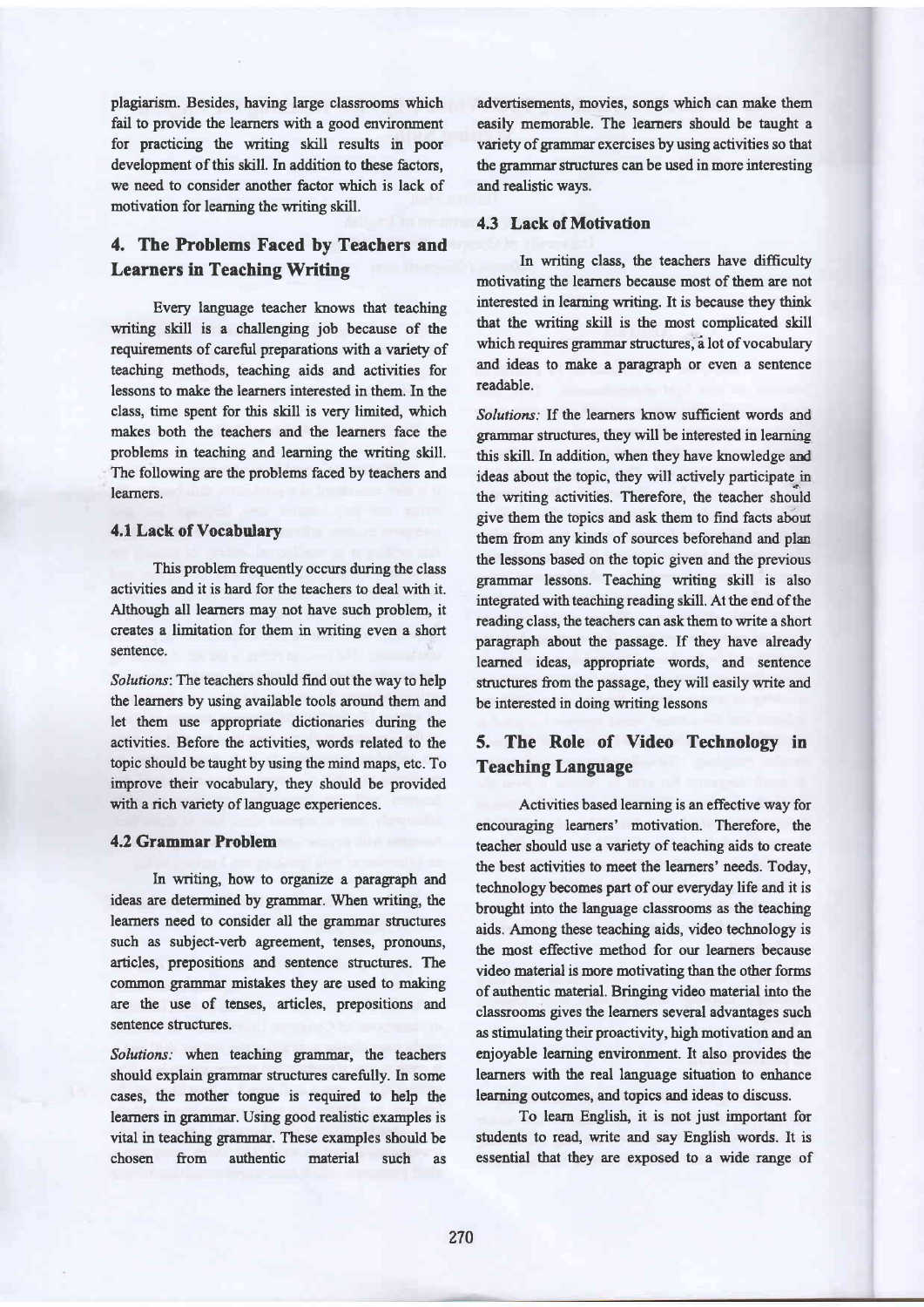usages and styles. Video clips in the classroom provide that opportunity. Cultural awareness of the target language plays a vital role in learning that language. Nothing helps students leam a language more than engaging them in the culture. The more they care about the culture, the more they care about learning the language. The better they come to understand the culture, the more they will begin to understand the language. Therefore, video material is an essential tool for the learners of English because teaching English with video materials combines English learning with the acquisition of social and cultural knowledge of the language.

Learning is not linear. It is impossible for students to learn English if they are just receiving the information in the exact same form all the time. Doing activities with video clips in the classroom exposes to the students to a variety of realistic scenarios. In watching and listening these videos, students are able to fully understand when and how words and phrases are properly used.

Along with well-produced lesson plans, reading practice, writing activities and other in-class exercises, video clips are a great addition to help improve students' comprehension skill. Watching video clips works as an additional means to receive information. As video clips often have a consistent story-line throughout, students are better able to understand and complex material. However, it is important to choose the topics based on learners' interests and their level of English proficiency in order to use videos in the classrooms.

# 6. Procedure of Using Video Clips in **Teaching Writing Skill**

When the teacher prepares lessons by using video clips, the following procedures must be considered.

### 6.1 Pre - Teaching Session

This session is always needed for the learners before an activity. It is said tbat this session is <sup>a</sup> brainstorming session to make the learners' ideas work well. It is also called as warm up activity to start the class lesson. In this session, the teacher usually writes down the topic of the clip on the whiteboard or shows the learners a picture based on the topic and asks them to predict about the clip and detailed instructions are given to the students to the exercises.

#### 6.2 Whilst - Teaching Session

This is the main step of teaching - learning process. In this session, the teacher plays the clip and the students carefully watch the clips and do the exercise based on the activity chosen. The teacher observes the class whether they are following the instuction. She assists them if necessary while doing their work.

## 6.3 Post - Teaching Session

This is the last activity in teaching learning process. Reviewing the material, explanation about the task and correcting the students' work are included in this process. This session helps the teacher plan the next lessons for the learners' needs.

# 7. Methods of Teaching Writing Skill through Video Clips

Knowing that video clips are effective tools to enhance leamers' leaming outcomes, they are brought into the classrooms of the University of Computer Studies, Panglong to teach First Year students the writing Skill. The students practice two types of writing, narrative writing and descriptive writing, with the help of video clips in the classrooms. The video Clips used are selected from VOA learning English, Discovery Channel and YouTube. Short video clips are used to let the students practice the writing skill so that they cannot be bored with learning this skill.

# 7.1 Questior and Answer

This activity is an individual activity which is easy but useful. It is used to encourage the students to be interested in learning the writing skill through video clips at the very first stage of practicing this skill. In this activity, the students are asked to focus on the actions and what the speaker is saying in the video clip. Before watching the clip, they are taught the new words which are used in it. After watching it, they are given the questions related to it and asked to write down the answers. Finally, the clip is played again to check their answers. According to grammatical mistakes found in their answers, the teacher plans lessons for next grammar class.

### 7.2 What Happens Next?

This activity is comparable to the Question and Answer activity. Instead of having students answer the questions why watching the video, they should predict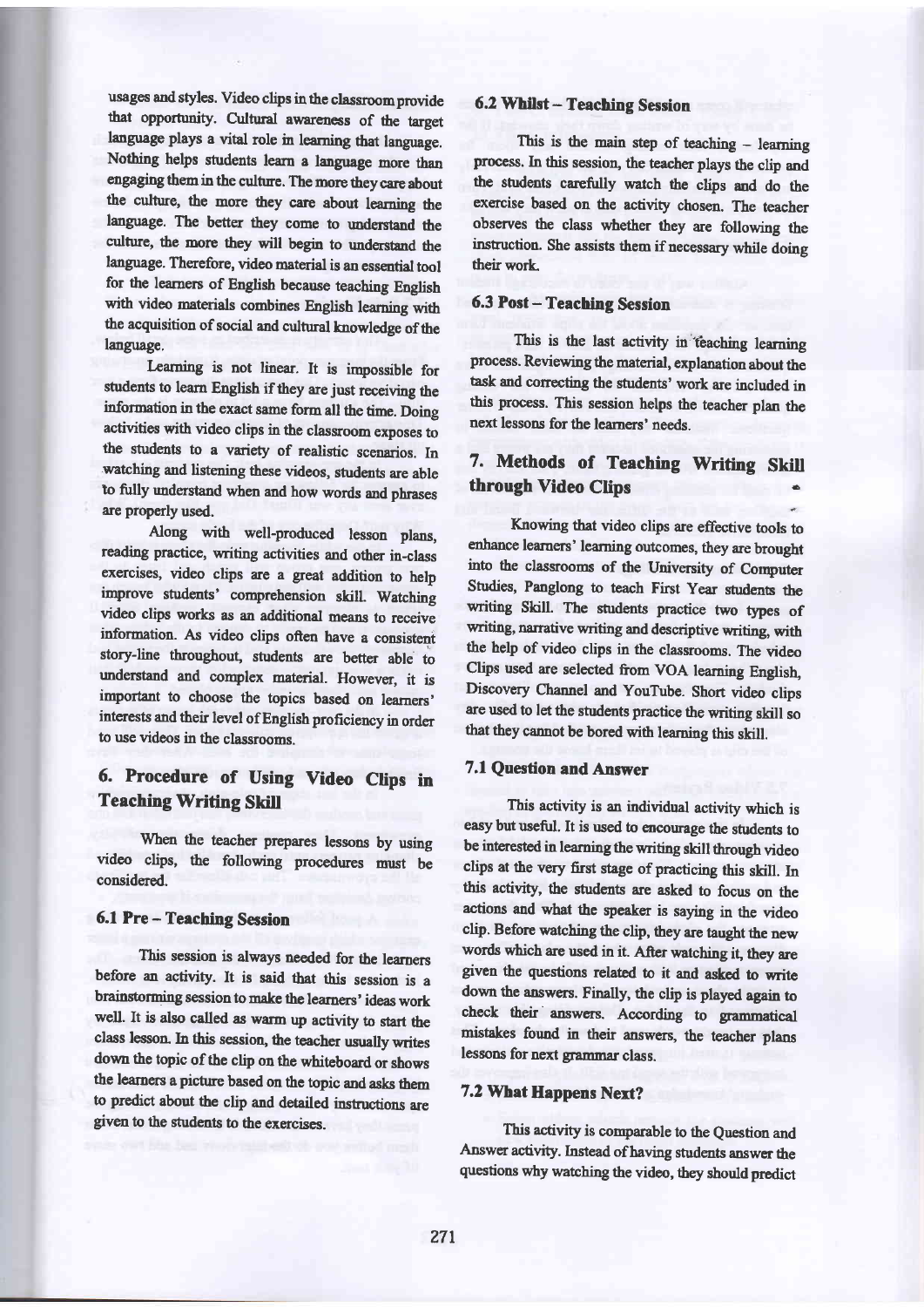what will come next after the brief showing. This can be done by way of writing down their answers. If the clip has a clear ending without any room for prediction, the teacher can stop the clip a minute early and have the students guess what will come next. Then she can play the rest of the video to see if they are right.

## 7.3 Video Clips and Questions

Another way to use video to encourage student thinkiag is students watching a short video clips and then writing questions about the clips. Students form pairs, exchange their questions, answer their partners' questions. They then exchange papers again and score their partners' answers. As students are writing questions for real audience, this activity leads to better questions. Students may also be more careful in answering the questions because they are aware that a fellow student will be gading them. This activity can be used for teaching students about different levels of thinking such as the difference between literal and interpretive questions.

## 7.4 Alternative Endings

To do this activity, a video clip is stopped some minutes early before the ending. The students are asked to watch the clip and write down their prediction about the ending. This activity enhances their creative thinking. Then they are put into groups of two so that they can share their predictions with each other. Any ideas about the ending are accepted. After that the rest of the clip is played to let thern krow the endings.

# 7.5 Video Review

In this activity, the students watch and listen to a video clip which mentions the beautiful places around the world. They are asked to choose 5 places and write about these places and find out what and why they think the most beautiful place is. Then the teacher aranges the class into group of two and let them discuss with each other about the places. They can agree or disagree with each other. They are also asked to write about some beautiful places which are not mentioned in the video. Before doing this activity, they are taught words used to describe the places. This activity is used for practicing descriptive writing and integrated with the speaking skill. It also improves the students' knowledge of the world.

## 7.6 Summary

In this activity, the students are asked to watch a video and to write the summary of what has happened in it. Before doing this activity, they are taught how to write the summary writing, and new words and grammar stuctures which are used in the summary. This is individual work and is used for narrative vriting.

## 7.7 Split Viewing

This activity is described in some detail below. From the language point of view, it can help practicing narative tenses. This lesson uses the scene from a war film. The students have a lot to observe in the scene. This activity consists of four main stages and a follow up stage.

In the pre-viewing task, the students are asked to answer the following questions in pairs: Have you ever seen any war films? Did you like them? Why? Why not? Describe one of the battle scenes.

In the while-viewing task, the class is split into two groups, one group will watch and listen to the scene; the other will only listen. Those who watch are asked to observe what happens, making notes if necessary, and be ready to explain to the others what happened; the others are told to listen to the action and write a few questions about what they can hear but cannot see. Then the video clip is played.

In the post-viewing task, each group of students is given the appropriate role-play card. They will need some time to complete the task. After they have finished they are ready to do the role-play.

In the last stage of role-play, students work in pairs and conduct the interview; one journalist and one eyewihess. They continue doing the role-play, chanqing partners until each journalist has interviewed all the eyewitnesses. This can allow for the teacher to correct deviation from the procedure if necessary.

A good follow-up to this exercise is a writing exercise which involves all the students writing a letter to their families telling of the horrific events. The instuction to the students for the activity is as follows.

t C t

i

 $\overline{a}$ 

an on

 $\begin{array}{c} \hline \end{array}$ 

ĭ

Ĭ

t \ t ( t

You work for NBC radio. You have been sent to the battle scene just after the horrific atiack by enemy planes. You need to get an exclusive story from some of the eyewitnesses for the folls back home. You have received this telegram from NBC. It contains the questions they want to ask. Unfortunately during the panic they have been wriffen in the wrong order. Order them before you do the interviews and add two more ofyour own.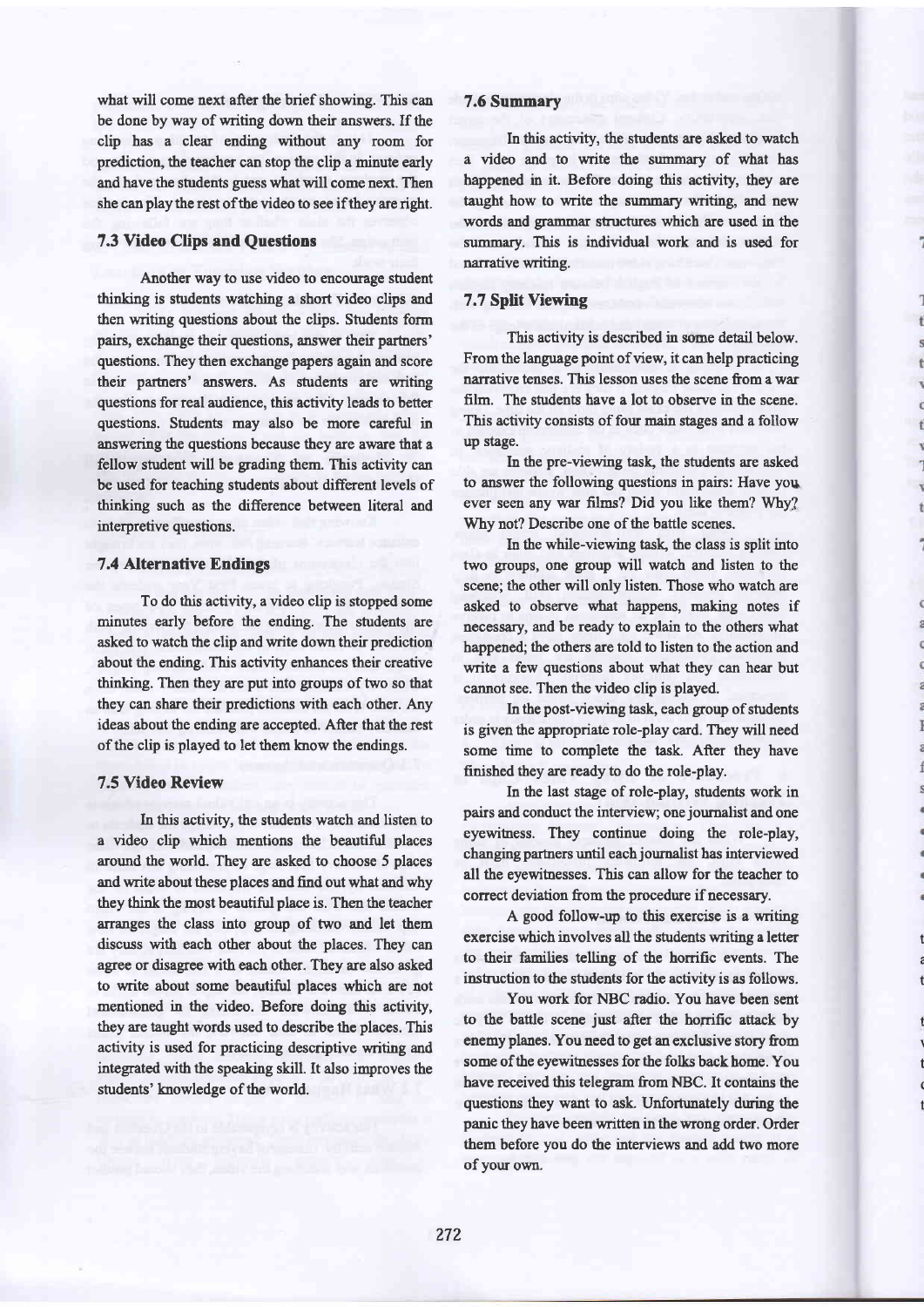. doing/ you/ the planes/ were/ what/ arrived/when?

. planes/ were/ how/ there/ many?

. bomb explode/ did/ hear/ the/ first/ you?

- where/ you/ exploded/ when/ were/ the bombs?
- . do/ did/ what/ you?
- . see/ what/you/ did?

#### 7.8 Back to Screen

This is a variation of split viewing technique. The teacher selects a short engaging video clips and then divides the class into pairs. One group faces the screen and the other has their back to it. Then after turning off the sound, the teacher begins playing the video. The students who can see the screen tell the other students what is happening. After a few minutes the students change the places. After that, the pair write the chronological sequence of what happened. This is shared with another group and discuss as the whole class. Finally, all participants watch the clip together, with sounds.

### 7.9 Character Descriptions

Before a film clip is played, the teacher writes on the board the names of all the characters in the film and gives the students a brief explanation of each character. Then each of the students is asked to pick a character based on these descriptions. While doing this activity, they are told to pay attention to their character and take notes on who they are and what they do. Finally, they are asked to write one to two paragraphs about their character. To facilitate their writing, the following starter questions can be asked to the students.

- What is your character's name?
- What is their job?
- o Where do they live?
- What are their goals?
- Are they in a relationship? If so, with whom?

For advanced students, the teacher can make this into the bigger project by asking them to prepare a presentation, doing research on the character and the actors that represent the character.

While the students are doing these activities, the teacher is going around the class to observe their work and help them if required. The teacher corrects their mistakes and explains these mistakes to the class after the activities. According to their needs, the teacher plans the next lessons.

# 8. The Problems with Using Video Clips in The Classrooms

Although there are many benefits of wing video technology in the language classrooms, there are some difficulties using videos as teaching aids. The main problem is that the teachers have to spend much more preparation time to choose appropriate video clips to mect the students' needs.

As multimedia lessons delivered via video need computers, projectors and other electronic devices, the teachers need to prepare the classroom to be equipped with such devices before using videos as

a teaching aid. Another barrier is the limited availability of free edrcational videos. Not having reliable electicity also affects teaching-learning environment with video technology if the projector is used in the classroom. In addition, some students who do not prefer learning language through videos show i negative attitude in the class. There are two possible dangers that may appear if the video is used purely as a vehicle for a language. The first one is overlooking the visual clues that the students may spot. Therefore, visuality is an important aspect. The second pitfall is keeping the focus on language and not on the message. It is very useful to take advantage of the strong theme of the video film. The theme can be discussed in writing or verbally.

# 9. Suggestions for Using Video Clips in **Teaching Writing Skill**

The following is some suggestions which are needed to take into account while the video clips are applied in teaching the writing skill.

- o Make sure that the multimedia appliances such as projector, cable and sound system are ready to be used before the class. If these appliances are not available in the class, ask the students to bring their laptops into the class.
- . Select short videos so that the students will not be bored with learning and an active learning environnent can be created.
- o Select appropriate video clips with non-violent scenes.
- Select videos depending on the students' interests, prior knowledge and level of English.
- Select videos which reflect real life situations.
- Select videos which provide the students with a newknowledge of the target language.